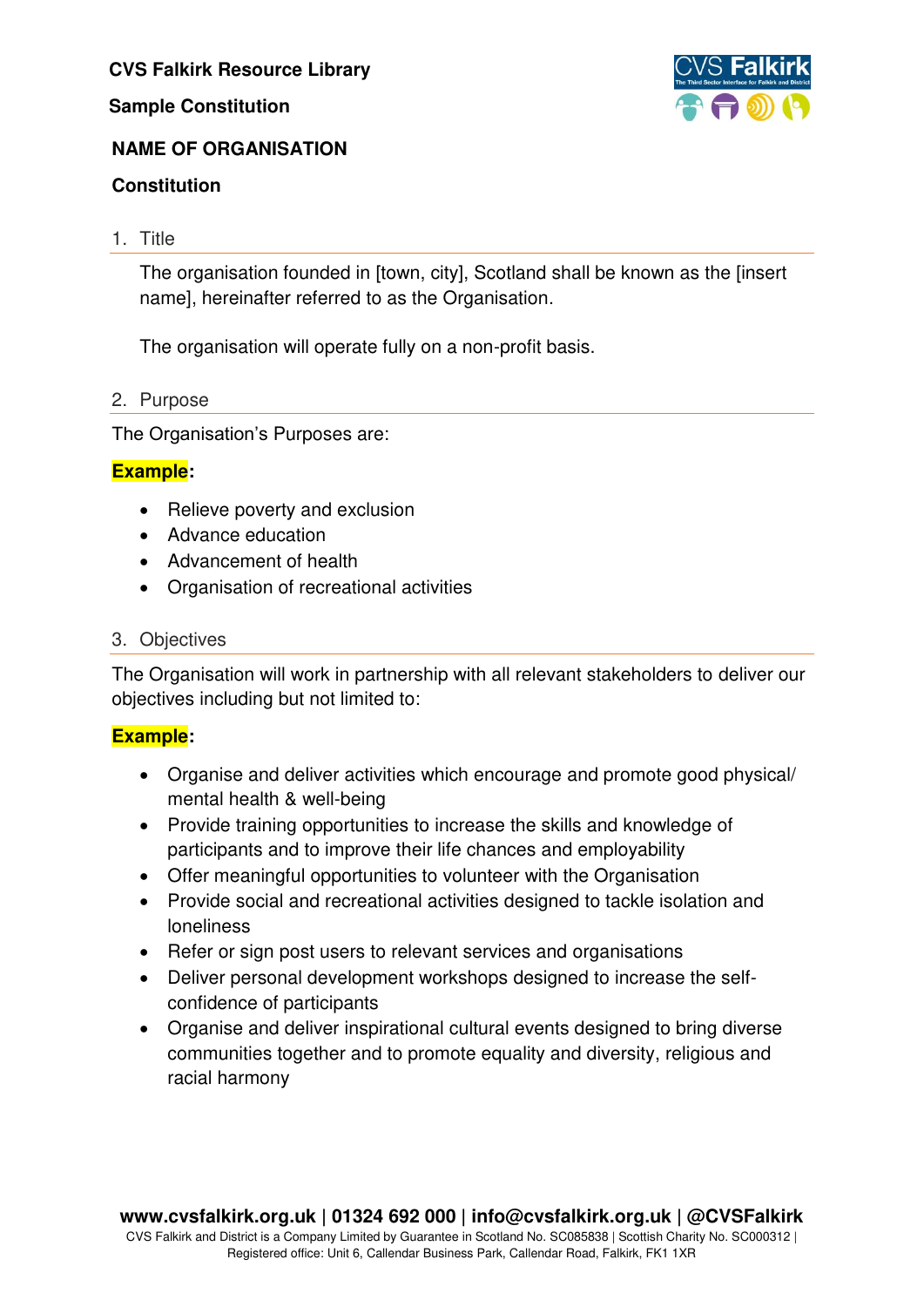# **Sample Constitution**



#### 4. Powers

In furtherance of the said purpose and objects, but not otherwise, the Organisation shall have power to:

- 1. Raise funds and invite/receive contributions by way of subscriptions, donations and grant funding.
- 2. To use the Organisation's funds to make donations to individuals or organisations in furtherance of its purpose and objectives, subject to any restrictions from the Organisations funders.
- 3. To secure the establishment, maintenance and management of premises for programmes, activities and initiatives promoted by the Organisation.
- 4. Engage and pay fees to professional and technical advisers/consultants to assist in the work of the Organisation.
- 5. Take out membership with organisations whose activities and interests are compatible with the aims of the Organisation.
- 6. The Chair, Secretary and the Treasurer may execute legal documents on behalf of the Organisation such documents shall be signed by either two of the office bearers of the organisation.
- 7. Provide exhibitions, meetings, lectures, classes, seminars or training courses, and other recreational and leisure-time activities.
- 8. Do all such other lawful things as are incidental or conducive to the attainment of the objects.

# 5. Membership

- 1. Our membership shall be open to [insert criteria] and over residing in the [insert area if applicable] area who wish to further the purpose and objectives of the Organisation
- 2. The Management Committee shall approve all membership applications before being registered in the membership register. All data will be safely protected and all issues concerning data protection will be utilised in our practice.
- 3. Any person who wishes to become a member must sign and lodge with the Organisation a written application for membership.
- 4. All members must abide by the Constitution of the Organisation.
- 5. The Management Committee has the power to refuse membership; all decisions are at the discretion of the Management Committee.
- 6. A membership subscription fee will apply as set out by the management committee and agreed at the annual general meeting (AGM)
- 7. All membership income shall be used fully for advancing the Organisation purpose and objectives.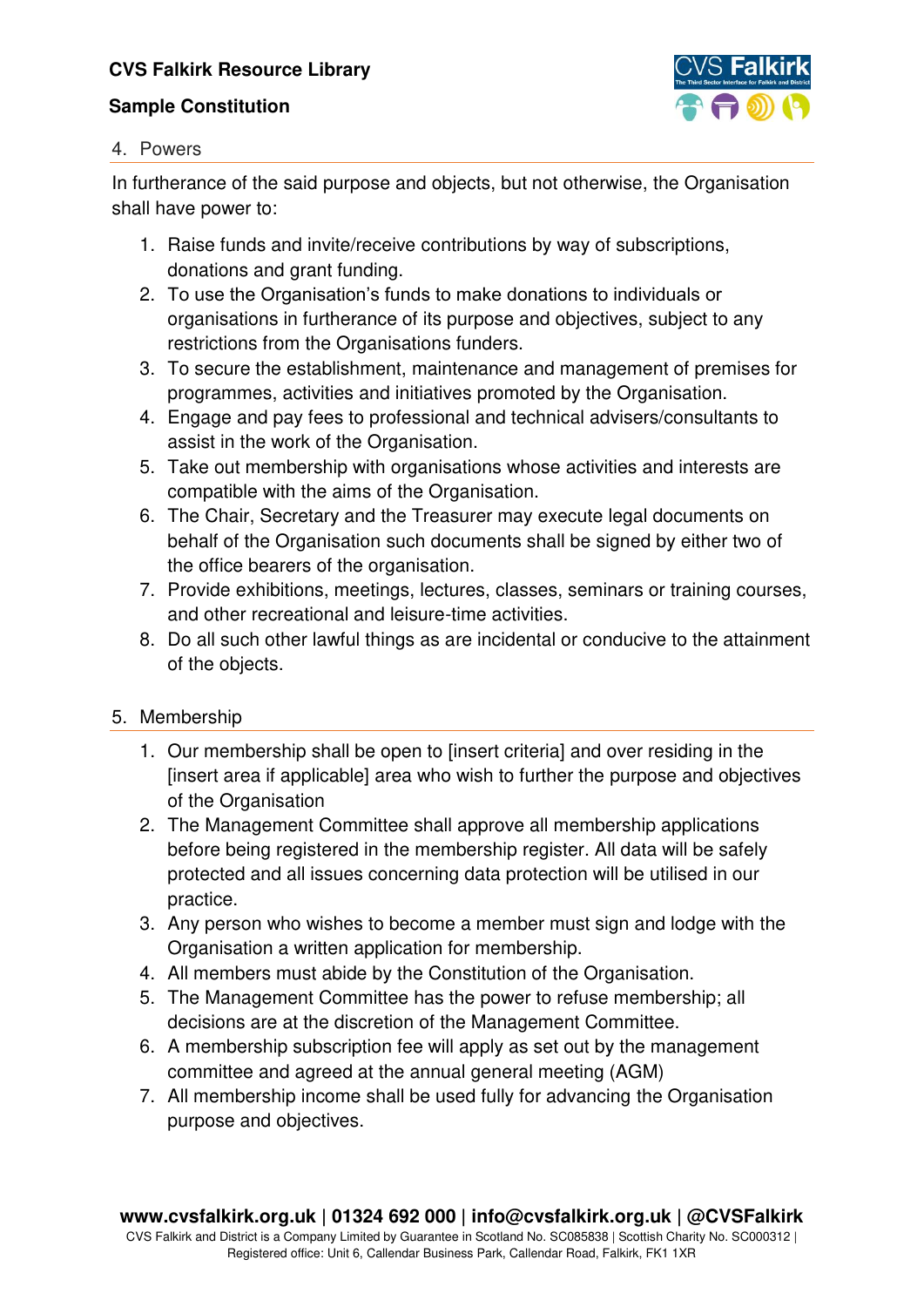### **Sample Constitution**



# 6. Voting Rights

Members shall have the right to vote at Annual General Meetings and Special General Meetings provided they have been accepted as members for a period of one year.

# 7. Termination of Membership

- 1. The Management Committee shall have the right (for good and sufficient reason) to suspend or terminate the membership of any individual whose actions are in contradiction with the aims of the Organisation. The individual member concerned shall have the right to be heard by the Management Committee before a final decision is taken.
- 2. A person(s) will cease to be a member of the Organisation upon resignation or failing to live up to the aims and objective of the Organisation or acting in contradiction thereof.

# 8. Committee

- 1. The Committee shall be elected at the Annual General Meeting (AGM). The Committee shall consist of a minimum of [insert] and a maximum of [insert] including the office bearers.
- 2. All nominations for election to the Management Committee should be received by the registered office of the organisation at least [insert] working days before the AGM. The nomination papers shall be available at the registered office of the Organisation.
- 3. Any member of the Elected Management Committee who fails to attend [insert] consecutive meetings, without proper noted apologies will be deemed to have resigned and his/her position revoked.
- 4. In the event of members of the Management Committee declining below [insert minimum] members, the Management Committee shall co-opt members till the next AGM.
- 5. The Committee shall have the power to co-opt other persons, or members (to a maximum of [insert]) as they consider necessary to further the Organisation's aims and objectives. Co-opted members will have equal rights to elected members.
- 6. The Committee shall meet not less than [insert] times per calendar year. Minutes shall be kept of all meetings.
- 7. The Management Committee may appoint sub-Committees as necessary and shall determine their terms of reference, powers, duration and composition. All acts and proceedings of such sub-Committees shall be reported back to the Management Committee as soon as possible.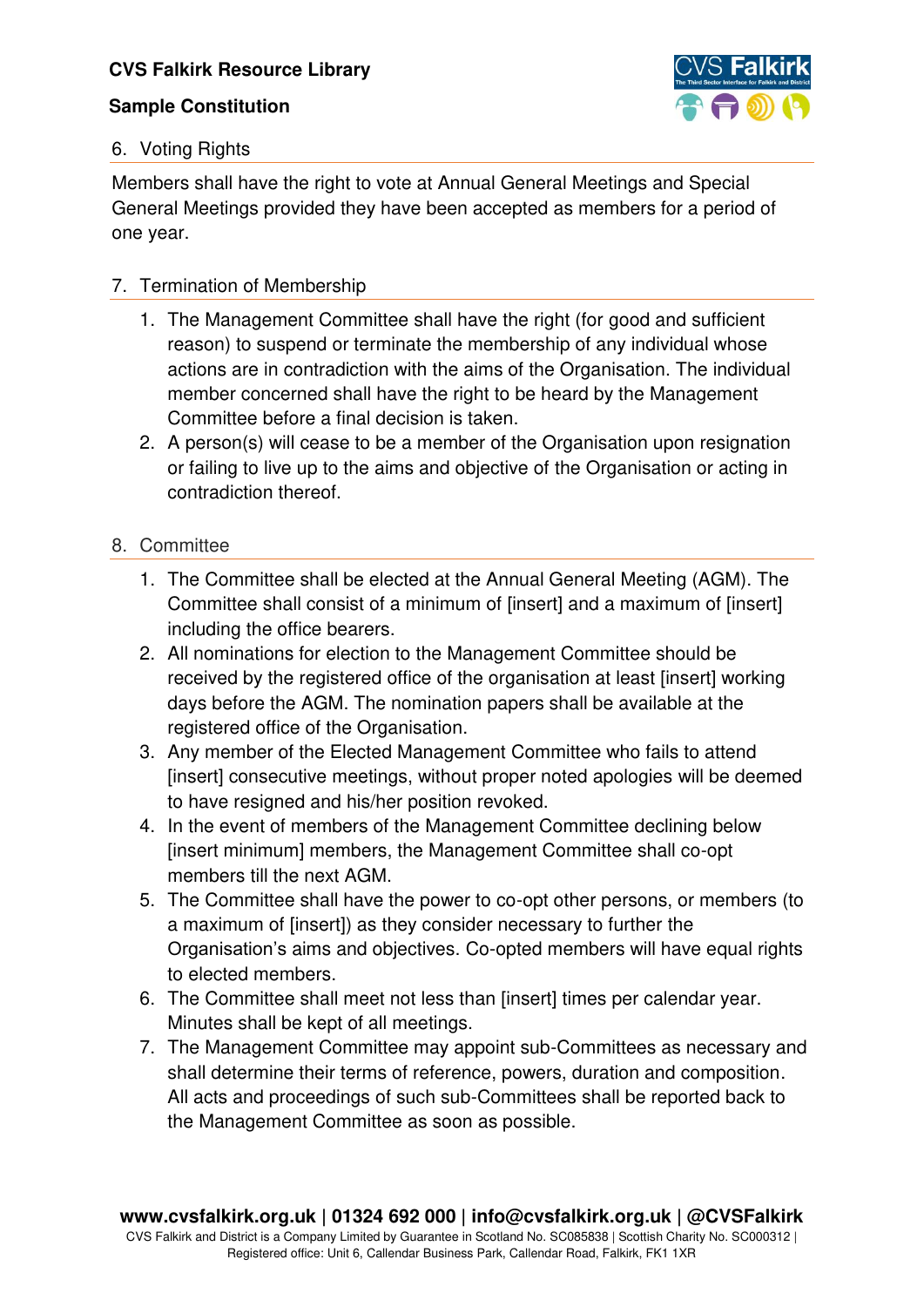

### **Sample Constitution**

- 8. Committee members may be remunerated for services provided to the organisation, provided that the maximum amount of remuneration between a committee member and the organisation is set out in a written agreement and is reasonable in its terms; and that less than half of the total numbers of committee members are remunerated.
- 9. Committee members can be reimbursed for travel and reasonable out of pocket expenses in relation to their involvement with the Organisation's work and activities.
- 10. The quorum for Management Committee meeting shall be [insert] of the committee present in person to include all office bearers.
- 11. Voting at Management Committee meetings shall be a simple majority of those present at the meeting. The Chairperson shall have the casting vote when tied.
- 12. The Management Committee shall keep a register of all Committee members. All data will be safely protected and all issues concerning data protection will be utilised in our practice.
- 13. A full and correct record of all proceedings (agenda, minutes and annual reports) will be kept by the Management Committee.

# 9. Sub-Committees

The Management Committee may appoint one or more sub-committees for supervising or performing any activity or service. In each such case:

- 1. The Management Committee shall define the terms of reference of the subcommittee and may also determine its composition and the duration of its activities;
- 2. All acts and proceedings of the sub-committee shall be reported as soon as possible to the Management Committee.

### 10. Conduct of Members of Management Committee

Each member of the Management Committee shall, in exercising his/her functions act in the best interests of the Organisation, and in particular must:

- 1. Seek in good faith to ensure that the Organisation acts in accordance with its aims and objectives (as set out in this constitution);
- 2. Act with care and due diligence which are reasonably expected of a person who is managing the affairs of other individuals and vulnerable people;
- 3. In circumstances giving rise to the possibility of a conflict of interest between the Organisation and any other party, put the interests of the Organisation before that of the other party in taking decisions as a member of the Management Committee;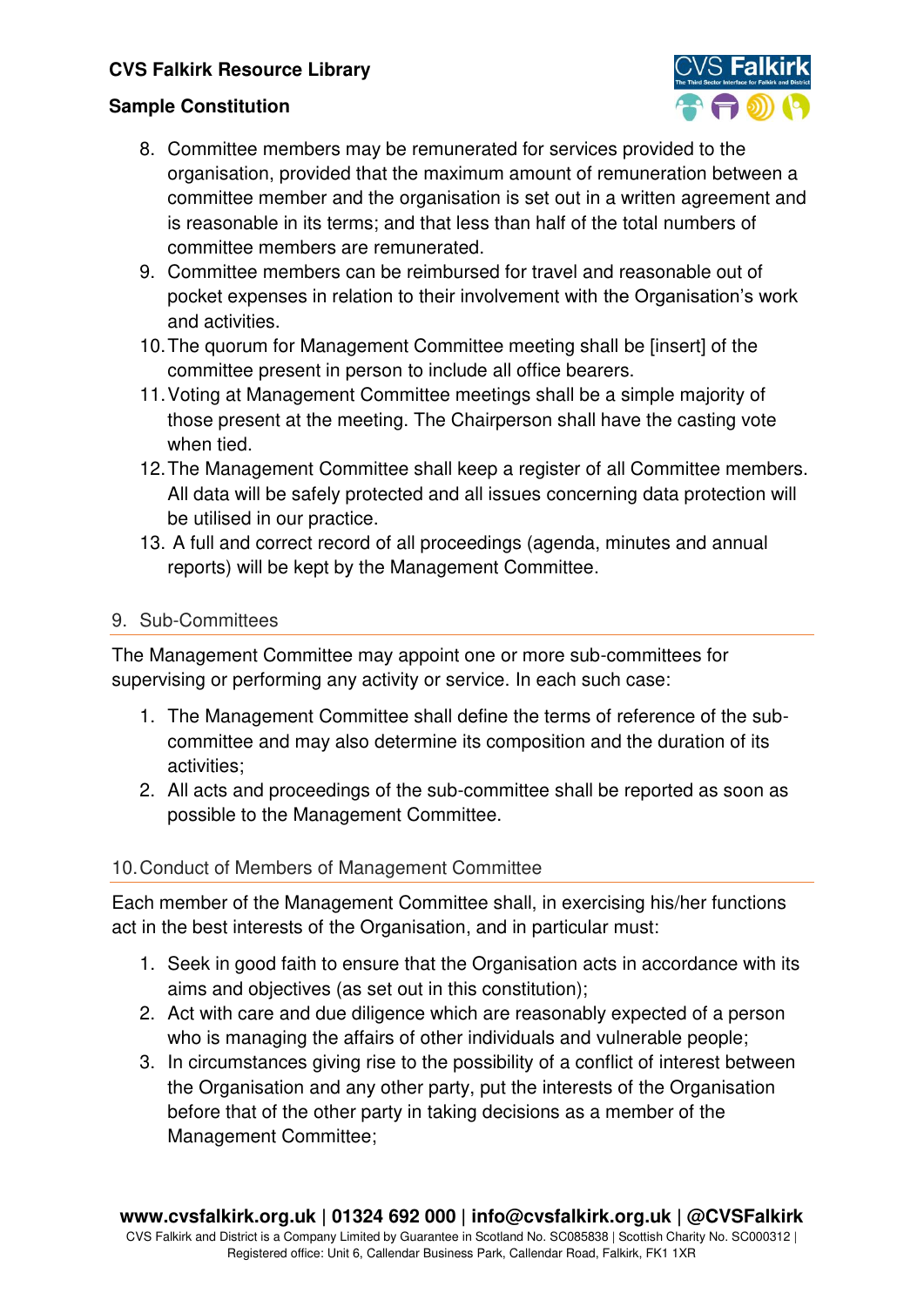

### **Sample Constitution**

4. Where any other duty prevent him/her from doing so, disclose the conflicting interest to the Management Committee and refrain from participating in any discussions or decisions;

#### 11. The Duties of the Officers

The duties of the Chairperson shall include but not limited:

- 1) Chair meetings of the Committee and the Group
- 2) Represent the organisation at functions/meetings that the organisation has been invited to
- 3) Act as the spokesperson of the organisation when necessary.

The duties of the Secretary shall include but not limited:

- 1) Keep a membership list
- 2) Prepare in consultation with the Chairperson the agenda for meetings of the Committee and the organisation
- 3) Take and keep minutes of all meetings and
- 4) Collect and circulate any relevant information within the organisation

The duties of the Treasurer shall include but not limited:

- 1) Supervise the financial affairs of the organisation
- 2) Keep proper accounts that show all monies received and paid out by the Group.

#### 12. Termination of Office

A member of the management committee shall automatically vacate office if:-

- 1. He/she becomes debarred under any statutory provision from being a trustee
- 2. He/she becomes incapable for medical reasons of fulfilling the duties of his/her office and such incapacity is expected to continue for a period of more than six months
- 3. He/she resigns office by notice to the association
- 4. He/she is absent (without permission of the management committee) from more than three consecutive meetings of the management committee, and the management committee resolve to remove him/her from office

#### 13. Finance

- 1. The Management Committee shall ensure that proper accounting records are maintained.
- 2. If an audit is required under any statutory requirements or if members of the Management Committee otherwise think fit, they shall ensure that an audit of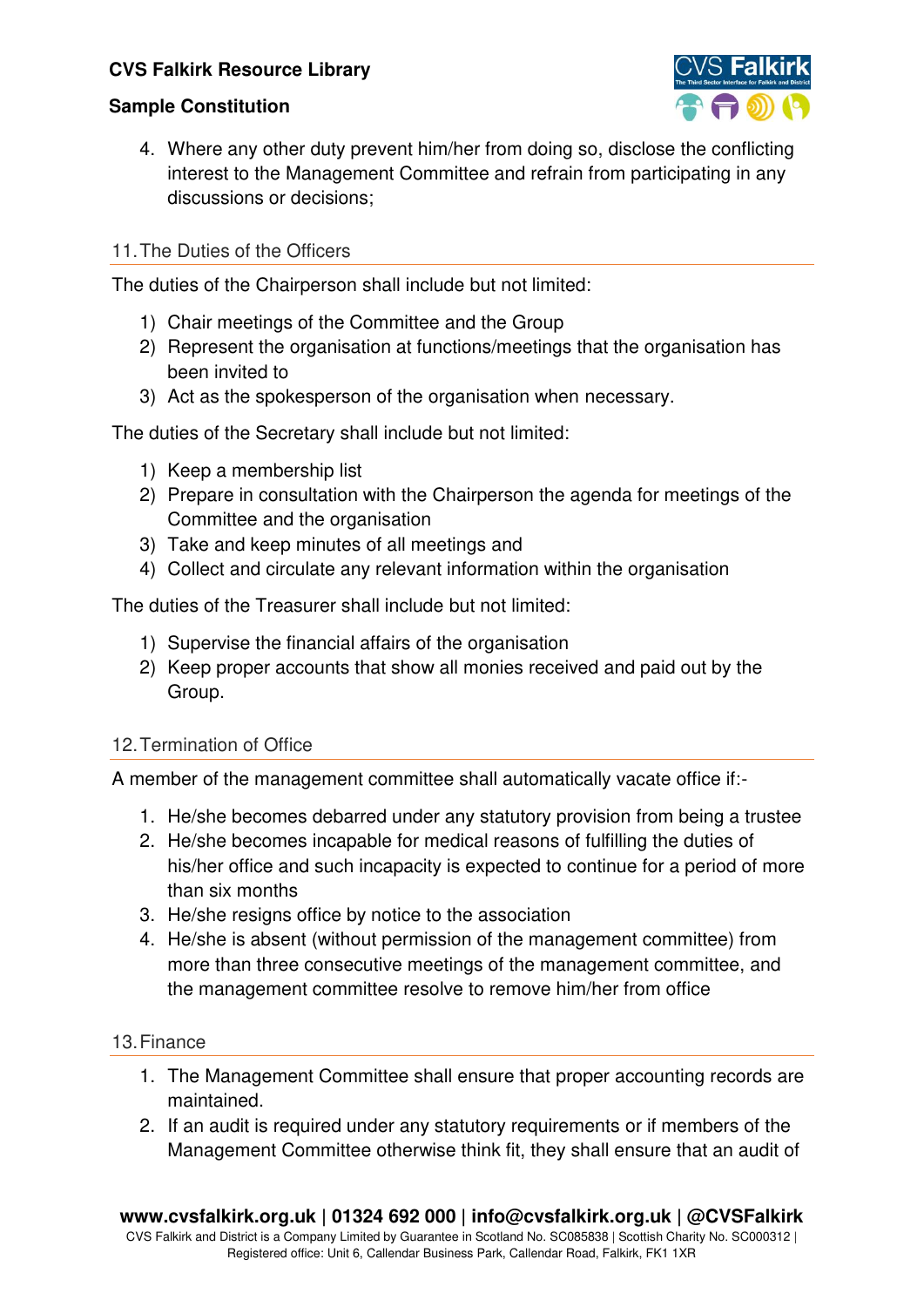



such accounts is carried out by a qualified auditor. Otherwise annual accounts shall be independently verified by a competent person.

- 3. The treasurer will be responsible for keeping appropriate accounting records and ensuring accurate financial reporting at the AGM.
- 4. The Executive Committee (Chair, Vice Chair, Treasurer and Secretary) shall clear any single expenditure item in excess of [insert]; accurate records of all expenditure should be kept.
- 5. The Organisations bank account shall have three signatories, of which two unrelated members are required for any cheque writing.
- 6. All accounts and books shall be open to inspection by any member at reasonable notice; reasonable notice being not less than seven days.

# 14. Annual General Meeting

- 1. Once in each calendar year, an Annual General Meeting of the Organisation shall be held at such time and place as the Committee shall determine. At least [insert] clear days' notice shall be given to each member by such means as the Committee thinks fit (postage, emails, adverts, etc.).
- 2. Members shall elect at the AGM a new Committee and vote on any recommendations, motions or any amendments to the existing constitution if needed.
- 3. The business of each Annual General Meeting shall be:
	- 3.1. Present Annual Report overview, which shall give accounts of the work of the Organisation and its activities during the preceding year;
	- 3.2. To receive the accounts of the Organisation for the preceding financial year;
	- 3.3. To elect the committee members;
	- 3.4. Appointment of account examiners;
	- 3.5. Consider any other matter as may be decided;
	- 3.6. The secretary of the Organisation shall notify all the members and advertise the details of the AGM not less than [insert] days before the meeting.
	- 3.7. Every eligible member will have one vote which must be given impartially either by show of hands or secret ballot which will be publicly declared after the meeting.
	- 3.8. Voting at the AGM shall be by a show of hands or by ballot. Elected committee shall elect members of the Executive Committee positions at the first meeting after the AGM.
- 4. No business shall be dealt with at any general meeting unless a quorum is present; the quorum for a general meeting shall be [insert] members, present in person [option to include or by videoconferencing].
- 5. If a quorum is not present within 15 minutes after the time at which a general meeting was due to commence or if, during a meeting, a quorum ceases to be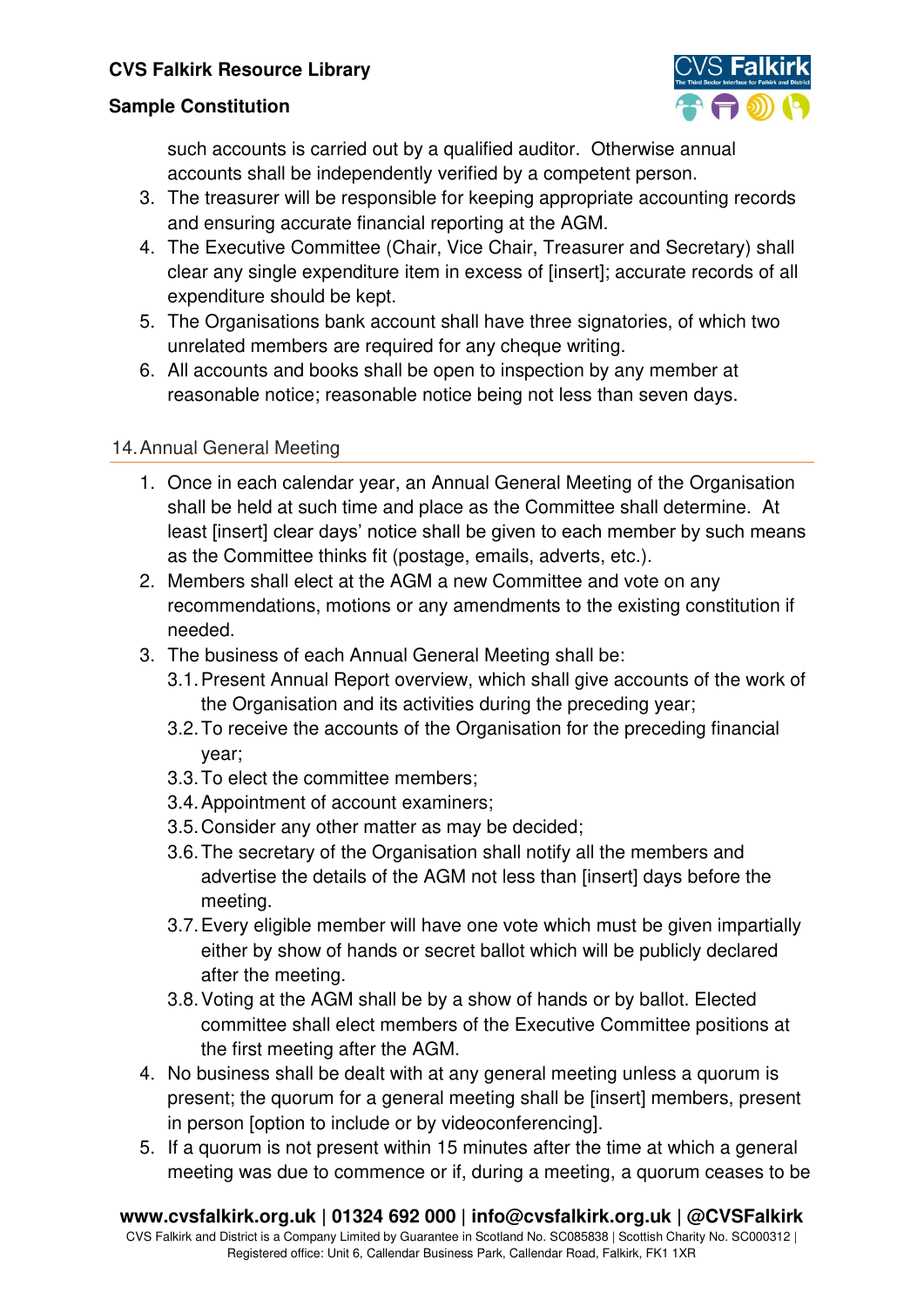

#### **Sample Constitution**

present, the meeting shall stand adjourned to such time and place as may be fixed by the chairperson of the meeting

#### 15. Elections

- 1. At each annual general meeting, the members may (subject to clause 8) elect any member to be a member of the management committee.
- 2. The management committee may at any time appoint any member to be a member of the management committee (subject to clause 8).
- 3. At each annual general meeting, all of the members of the management committee shall retire from office - but shall then be eligible for re-election.

#### 16. Special General Meeting

- 1. A Special General Meeting (SGM) open to all members of the Organisation will be held if [insert] or more members submit a written request to the Secretary for such a meeting to take place, the request should clearly state the business to be considered.
- 2. The Chair, Secretary or Treasurer of the Organisation may at any time call a Special General Meeting (SGM) either for the purpose of altering the Constitution or for considering an urgent or any other matter which the Committee feel should be referred to the members in general.
- 3. The secretary shall advise the members at least [insert] clear days beforehand of the request for such a meeting to take place and the theme of the meeting by such means as the Committee thinks fit (postage, emails, adverts, etc.).
- 4. No business shall be dealt with at any special general meeting (SGM) unless a quorum is present; the quorum for a special general meeting shall be linsertl members, present in person [or by videoconferencing].
- 5. If a quorum is not present within 15 minutes after the time at which a special general meeting was due to commence or if, during a meeting, a quorum ceases to be present, the meeting shall stand adjourned to such time and place as may be fixed by the chairperson of the meeting.

### 17. Minutes

The Management Committee shall ensure that minutes are kept for all the proceedings (general meeting, special meetings and Management Committee meetings). Minutes of any meeting shall include the names of those present. A copy of the minutes shall be made available to any interested third party. The Secretary or other person specially appointed by the committee shall keep a full record of proceedings at every meeting of the charity.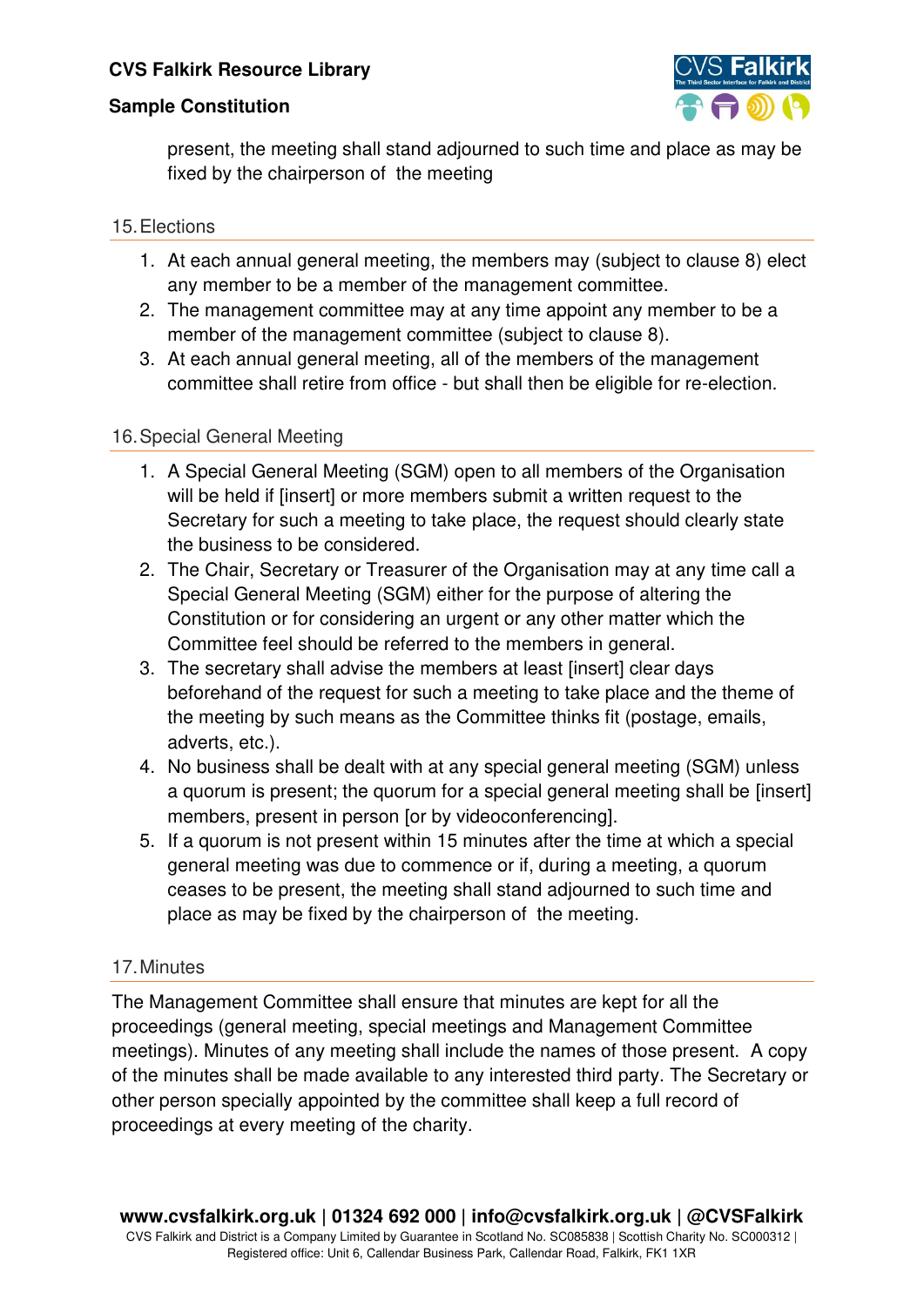# **Sample Constitution**



# 18. Changes to Constitution

Alteration or amendments to the constitution shall not be made except at an annual general meeting or at a special general (SGM) meeting called specifically for that purpose. The notice calling such meeting shall state the alteration or alterations to be made but no such alteration shall be effected unless it is carried out by a [insert] majority of members attending in person [or by videoconferencing] and voting.

All proposed changes to the constitution must be submitted in writing to the Secretary at least [insert] days before the meeting.

# 19. Dissolution & Asset Lock

For the avoidance of doubt, the income and property and all assets of the Organisation shall be applied solely towards promoting the Organisation's purpose and objectives.

If the Management Committee, by a simple majority, decide at any time it is necessary or advisable to dissolve the organisation, it shall call a special general meeting, giving the membership not less than [insert] clear days' notice of it's intention.

If the decision is confirmed by a two third majority of those present and entitled to vote, the Management Committee shall have power to dispose of any assets held by or on behalf of the Organisation; however, such assets and any assets remaining after satisfaction of the debts and liabilities of the Organisation shall be transferred to other charitable bodies who share similar objectives to the Organisation; the members of the Organisation shall have the say (at or prior to dissolution) on which charitable body or bodies such assets can be transferred to.

### 20. Subscribers to and Adoption of Constitution

This document was certified as a 'true copy' of the constitution of [insert organisation name] and was acknowledged and adopted by the Committee at the Meeting

On:

Held at: